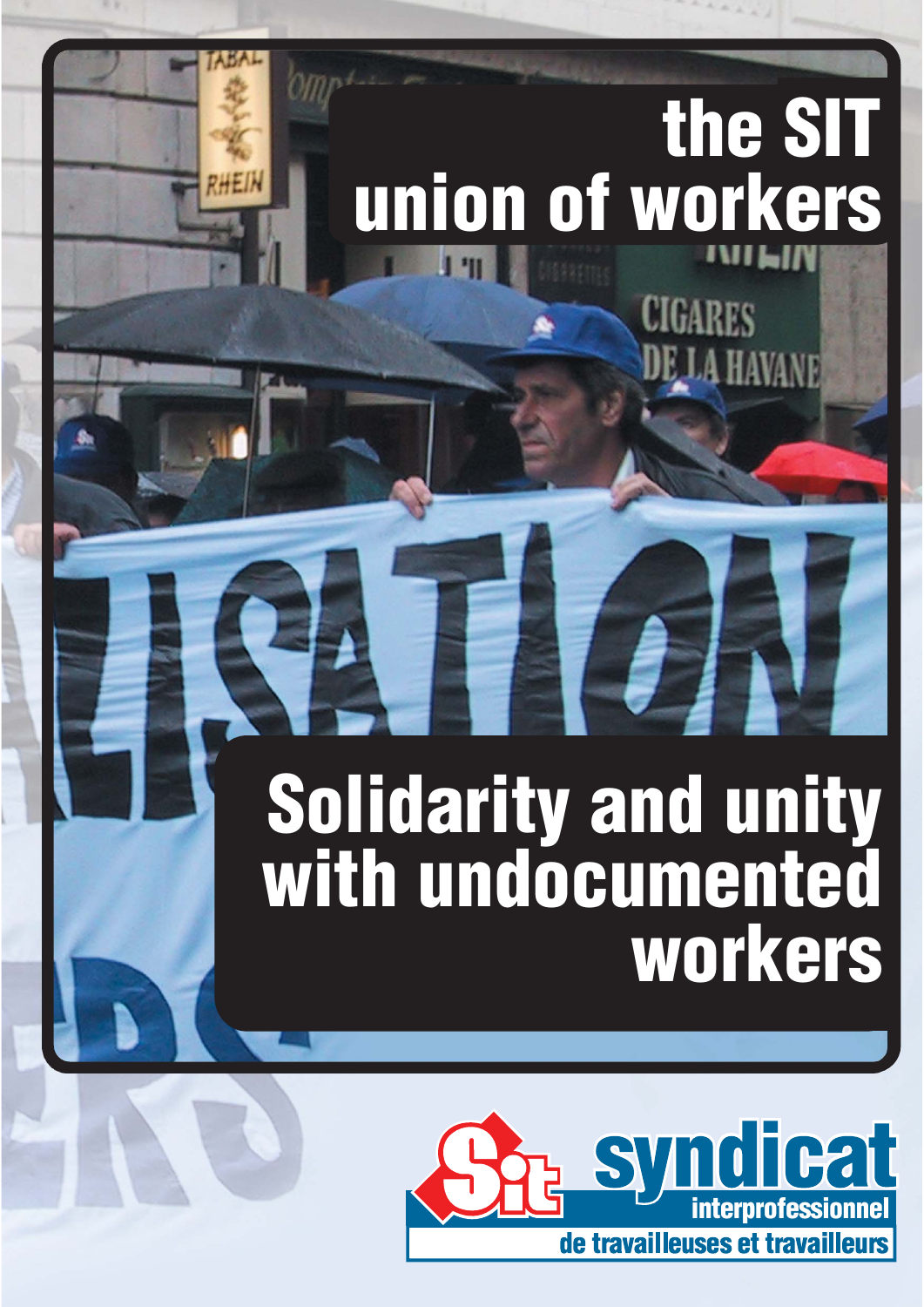# **Contacts:**

Union secretary and sectors :

 16 Rue des Chaudronniers, CP 3287, 1211 Genève 3 tél: 022 818 03 00 fax: 022 818 03 99 www.sit-syndicat.ch

The Secretariat (SIT-phone reception) is open daily (from Monday to Friday) from 8.30 to 12.00 and 14.00 to 17.30 except Fridays and the eves of holidays (until 17.00)

Weekly consultation for undocumented workers: Mondays and Thursdays, 2-5 pm.

### **www.sit-syndicat.ch**

SIT, Geneva, April 2010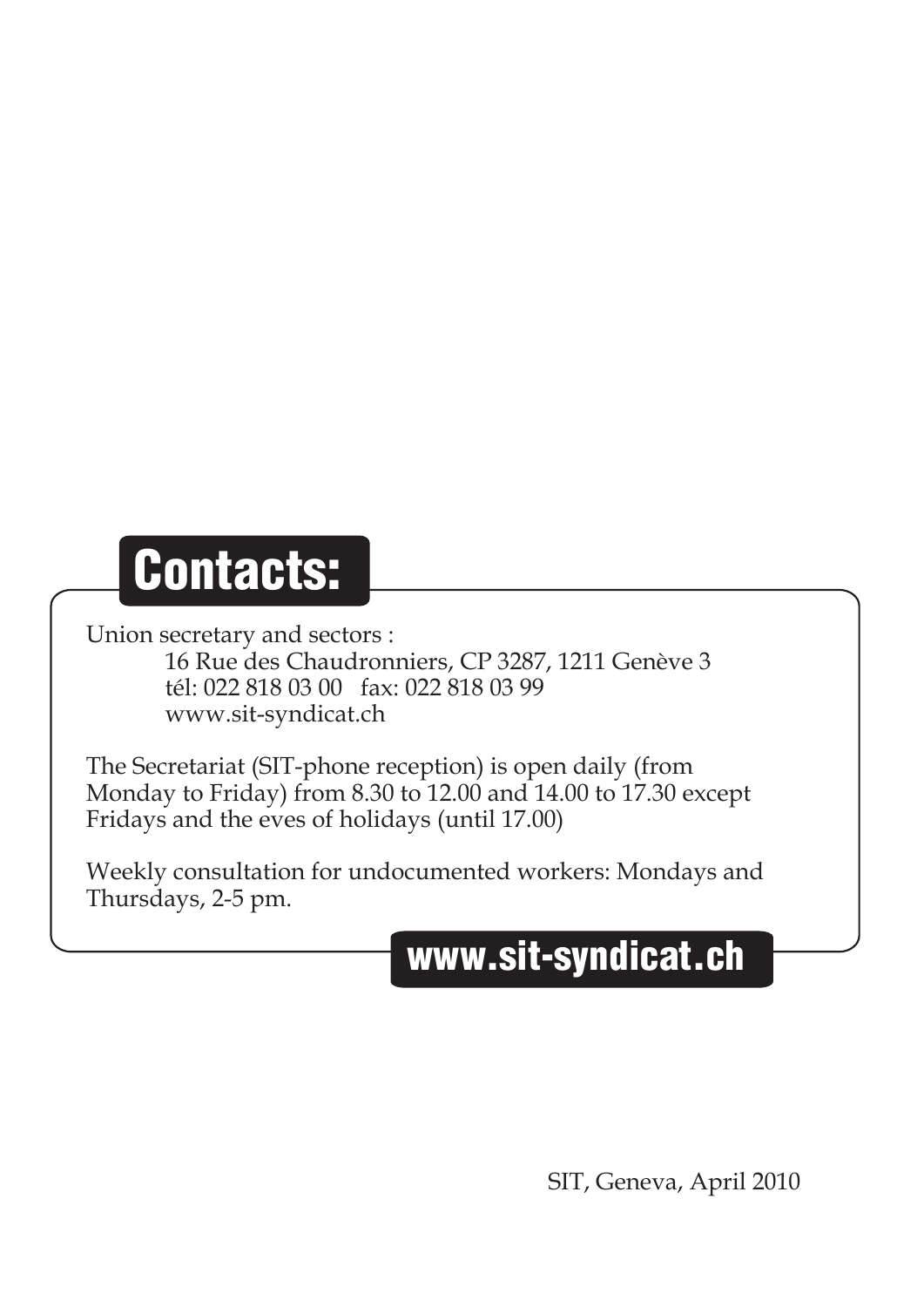# **> The SIT at the forefront in defending undocumented workers**

**B**y its commitment to defend**ing the most precarious workers, the SIT is a key player in Geneva in defending immigrant and undocumented workers.** 

According to our information, several hundreds of thousands of persons from Latin America, Asia and Africa are working clandestinely in Switzerland. There are close to 10'000 of them in Geneva. Although they have no access to any social aid, these persons are all workers. They are mostly employed in the most vulnerable sectors, with low wages and little regulation, sectors in which, unfortunately, unions are often not very active.

#### **In favour of a collective regularisation**

**D**etermined to fight the exploitation of these workers, the SIT has always adopted a **collective action strategy** seeking the collective regularisation of undocumented workers and of the sectors that require such a workforce. The main demand – a collective regularisation based on the principle **"a job = a permit"** – should be understood as the demand for a State of Law for all workers and all economic sectors.

#### **Long-term action**

There have been many milestones in its action over the years:

**During the 1970s, 1980s and 1990s:** the SIT was able to create a positive balance of power with the cantonal authorities

#### **[ There are close to 10'000 undocumented workers in Geneva ]**

who, depending on the leeway at hand, tried to regularise many denied asylum seekers. The SIT also successfully pleaded in favour of **seasonal workers** from former Yugoslavia among

others: thousands of people thus obtained a yearly residence permit and the right to family reunification.

**Around the year 2000:** Faced with the ever increasing number of undocumented workers from outside the European Union, in particular from Latin America and the Philippines, the SIT decided to reinforce the team of union secretaries in charge of migration issues and to dedicate specific attention to the domestic economy sector, in which so many undocumented workers were employed.

**In 2000**, wanting to build a united and efficient front towards the cantonal and

**1**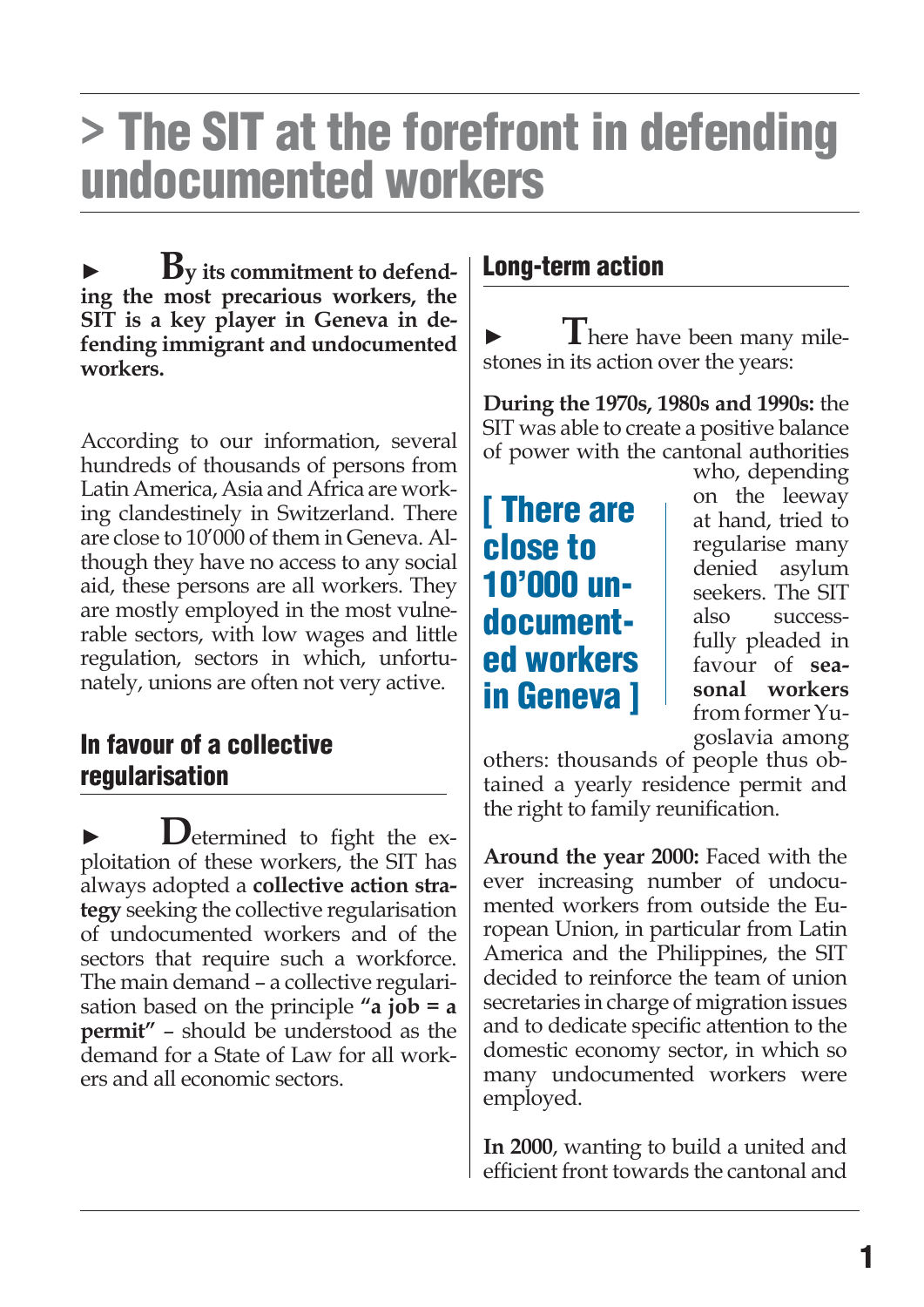federal authorities, the SIT took part in the creation of the Collective for the support of undocumented workers, composed of a number of social, union and political organisations from the canton of Geneva. That same year, the issues surrounding undocumented workers came out of the shadows thanks to a national demonstration in Bern calling for the "collective regularisation of undocumented workers".

**As of then, hundreds of undocumented workers came to the SIT to ask for help and protection. Since then, the number of undocumented workers who have transited through the SIT can be estimated at 6000.** 

#### **To face the demand, reinforced means: consultations, procuration, assemblies**

 $\overline{A}$ s of 2002, the SIT called upon its militants to reinforce the structures welcoming undocumented workers. These volunteers take turns in holding two **weekly consultations**. During that same year, the SIT intervened more than 150 times to free undocumented workers held by the police and awaiting expulsion. After negotiations with the judicial authorities and the police, the SIT elaborated a document ("**procuration**") giving the SIT power of attorney to defend them, and that the undocumented workers are invited to have with them at all times. This personal "procuration" indicates that the person arrested by the police is known to the union; it constitutes an efficient protection and actually blocks any immediate expulsions.

In 2003, the issue of undocumented workers was strongly publicised following a general assembly organised by the SIT and the Collective for the

**[ In 2003, more than 1500 people took part in an assembly. ]**

support of und o c u m e n t e d workers, in which more than 1500 persons took part. Reunited in this way, these und o c u m e n t e d workers from all over the world dared to show

their faces openly; together, they felt strong. Because the legal possibilities for individual regularisation were so restrictive and uncertain, the undocumented workers decided to translate their request for regularisation in po-



litical terms: with the Collective for the support of undocumented workers, the SIT thus filed 1353 cases with the State Council, demanding their collective regularisation.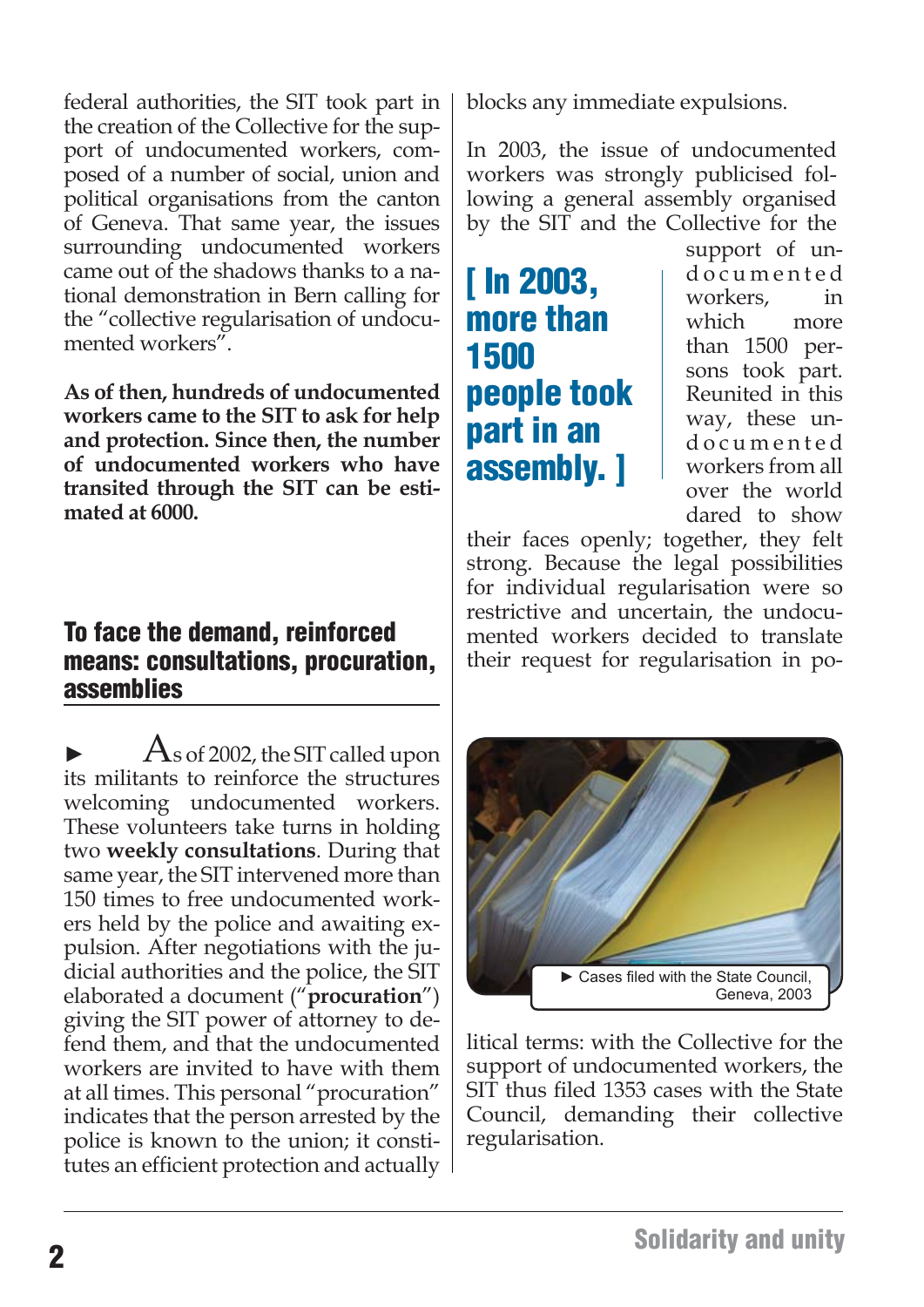

In the course of spring 2004, a general assembly of undocumented workers was organised once again: 1500 persons re-stated their belief in united action and demanded the collective regularisation of their situation. After more than 700 new cases had been filed (in two stages) with the State Council, it finally actually tackled the issue and proposed the creation of a "commission of the wise". It offered, for the first time, to take into consideration the cases of persons who had been working in Switzerland for several years and who met other criteria such as integration, etc. That same year, the Surveillance Council for the Labour market (CSME) mandated an expert commission to seriously investigate the question of undocumented workers.

#### **State council support for collective regularisation**

In 2005, on the basis of conclusions from the studies undertaken the preceding year, the Geneva State Council demanded "the exceptional and unique regularisation of undocumented workers in domestic economy" from the federal authorities. It associated the regularisation to an acknowledgement of the domestic economy sector and to a strict

**[ The Geneva State Council distinguishes itself from the rest of Switzerland by taking a stand in favour of regularisation ]**

enforcement of a pre-existing standard contract that set a minimal wage and a maximum number of weekly working hours. Although a collective regularisation could only be granted by the federal authorities, the Geneva State Council distinguished itself from official

Switzerland and displayed remarkable open-mindedness by adopting a position of principle in favour of regularisa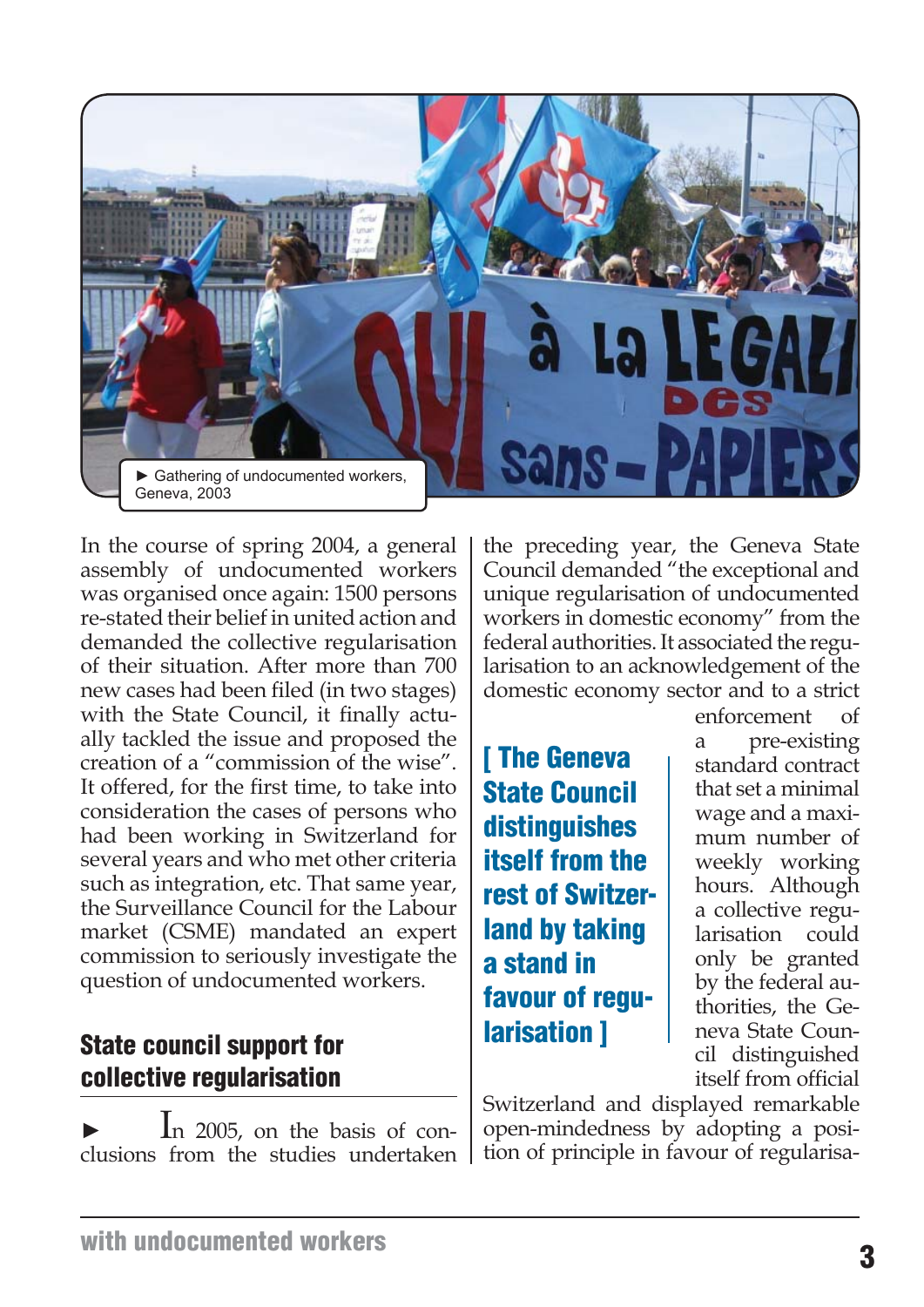tion. It acknowledged that the migration policy towards the domestic economic sector was particularly problematic.

#### **Federal "blind-eye" and increased legislative severity**

Since then, and contrary to the aspirations of the SIT, no solution in favour of undocumented workers has emerged. Legislation and official practice have constantly become harsher: the acceptance, in a popular vote in 2006, of the federal laws on asylum (LAsi) and foreigners (LEtr), and their implementation in 2008, as well as the adoption, in parliament, of a federal law on undeclared work, all indicate a trend towards an increasingly restrictive migration policy. With the exception of the Geneva government, and to a lesser degree, those of other French-speaking cantons, the cantonal and

federal authorities officially negate the existence of the issue of undocumented workers.

The situation today is thus a status quo: in

Geneva, the situation is neither better nor worse (the State Council maintains its open-minded position and there have been no immediate expulsions without the persons having a right to being heard and defended). A collective regularisa-

**regularisation is still not on the agenda in Bern ]**

**[ A collective** 

tion is still not to be expected in Bern, as the federal authorities have not answered Geneva's demands. Illegal immigration is a taboo question in Bern, even though the Federal Migration Office (ODM) now acknowledges that thousands of people work in Switzerland without permits. The official hypocrisy lives on, against all odds.

Yet the status quo and the refusal to consider collective regularisation have not stopped the SIT and the Collective for the support of undocumented workers from obtaining the individual regularisation, for humanitarian reasons, of a relatively important number of persons.

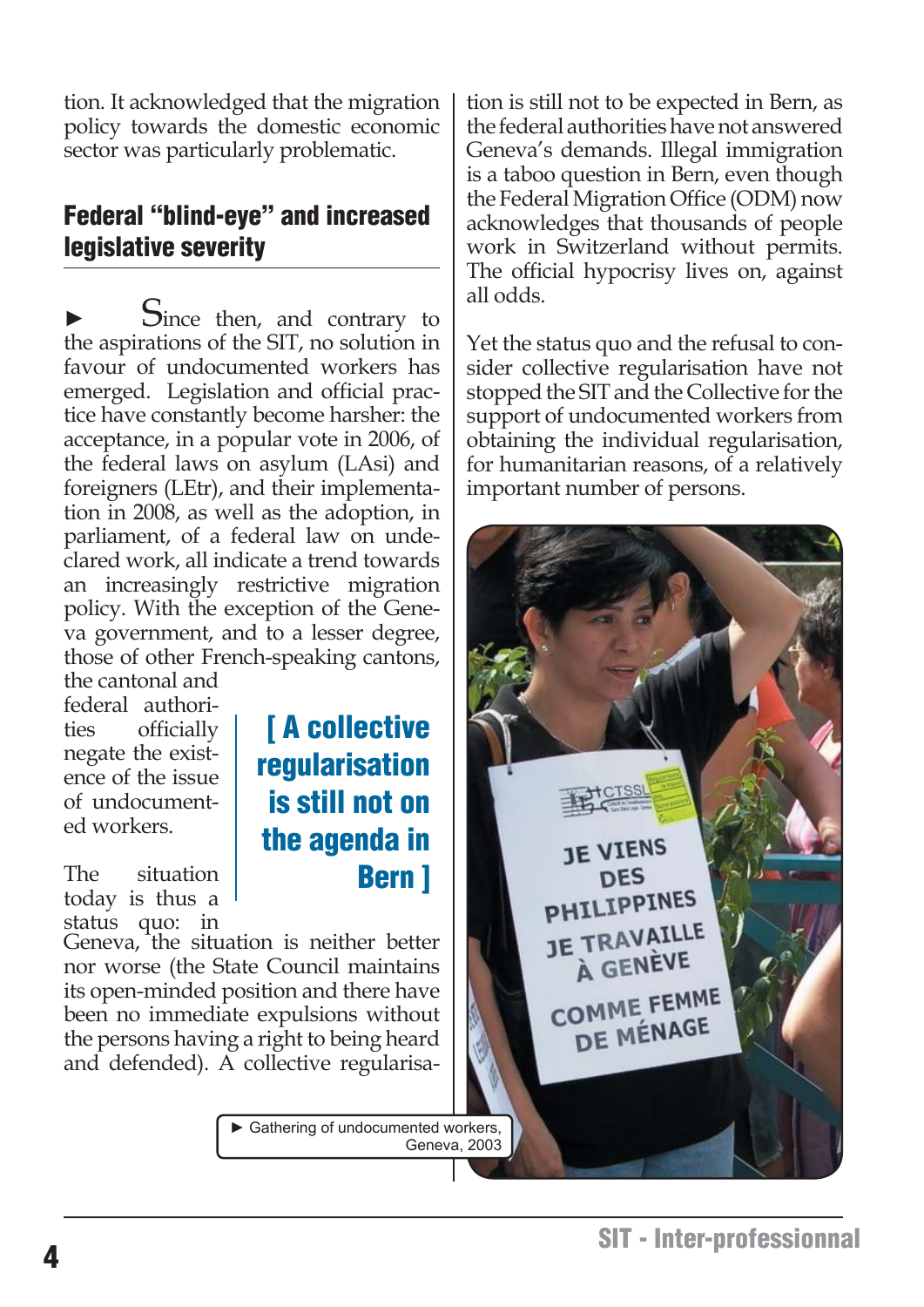# **> The current situation of undocumented workers in Geneva**

#### **Steps forward:**

After long decades of struggles, the SIT and other organisations have obtained a few positive developments for the daily life of undocumented workers in Geneva.

Among others, the following steps have been taken:

The children of undocumented workers can undertake their **compulsory schooling** in Geneva: indeed, Switzer-

land has committed to respecting the International convention on the rights of children, i.e. the right to education for any human being under 18 years of age and free and compulsory access to primary education. Elsewhere in Switzerland, it is still difficult for illegal minors to attend public schools. Geneva also al-

**[ The children of undocumented workers can carry out compulsory schooling and immediate expulsions have ceased ]**

lows access to post-compulsive training;

Thanks to the introduction of the procuration of the SIT, immediate **expulsions** for breaches of residency regulations have stopped;

• Thanks to the SIT, an administrative assistance has been set up with the "service-cheque", in order to encourage and facilitate the declaration of domestic economy workers to **social insurances**. Workers declared to the social insurances have a right to disability insurance, accident insurance, retirement pensions, maternity insurance and family benefits;

The SIT was also able to guarantee **access to the labour court** for all undocumented workers.

#### **Administrative status quo:**

► **N**evertheless, the administrative status quo in which undocumented workers are trapped keeps them in an unacceptably vulnerable situation. Most of them left, or rather fled their place of origin for questions of survival. They came to Switzerland with the hope of a "new start in life" and to send money to their families back home. These hopes are often shattered: their previous training and qualifications are obviously not recognised, and they are confined to living clandestinely. Their jobs and salaries are not adapted to their qualifications.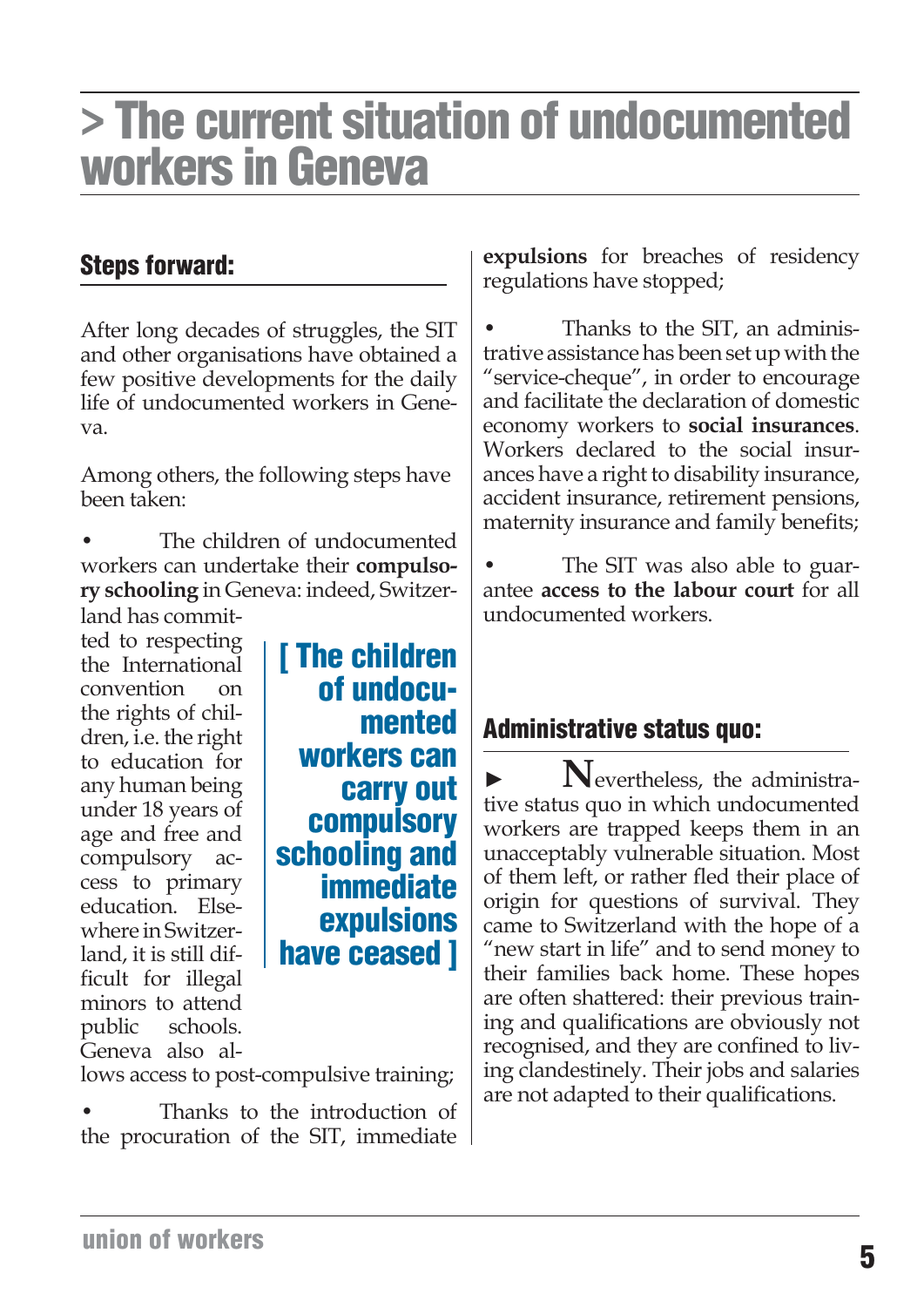#### **Obstacles:**

**B**eyond the lack of job security and low wages, undocumented workers are faced with many difficulties:

• **Access to health care:** although undocumented workers are submitted to compulsory health insurance – and the SIT systematically intervenes when an insurance broker refuses an affiliation request – many of them are not affiliated to medical insurance because of their low wages. This lack of insurance leads many of them not to see doctors when they need them. Access to health care is all the more difficult that undocumented workers have no access to financial aid. Fortunately, although few of them are aware of this, Geneva has set up a mo-

bile care structure that cares for persons in precarious situations, be they Swiss, foreigners, or undocumented migrants, without any discrimination.

**• Deplorable living conditions:**  given how scarce and expensive housing is in Geneva, and that it is impossible to rent flat without a residency permit, undocumented workers often have to sublet outrageously priced flats. Their living and housing conditions are most often unacceptable.

**Insufficient right to education and training:** while access to compulsory schooling is guaranteed in Geneva, that is still not the case for the right to professional training and apprenticeships. This situation already concerns an important number of students who do not have a sufficient education level to continue studies beyond compulsory schooling.

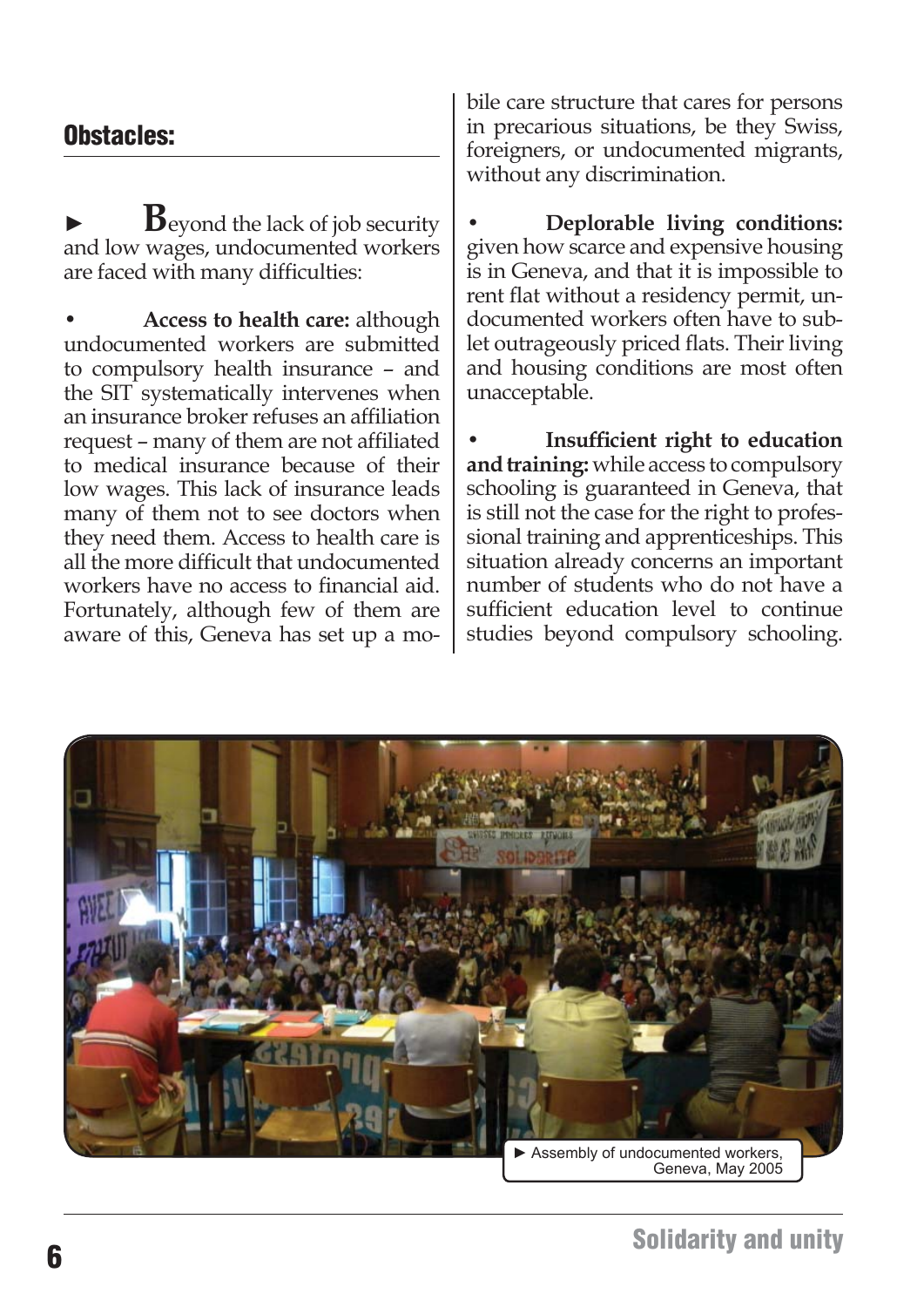The yearly increase of young people suddenly left to fend for themselves in society, without any activity, has become a major issue in the youth policy of our country.

**• Freedom of movement:** the undocumented workers who have the "procuration" from the SIT and are defended by the union are protected on the territory of Geneva. However, as soon as they leave the canton, the SIT can no longer come to their rescue, which makes them very vulnerable. Moreover, their legal non-existence often makes short-term returns to their home countries impossible, which seriously harms their relationship with family members who were unable to join them. Finally, due to their absence of status, there are confronted with countless administrative bothers when seeking documents such as birth certificates or passport renewals.



## **> Our diverse union action**

**► The day-to-day defence of undocumented workers has been a significant example of the SIT's union action for years. It comprises several aspects:**

**1. Welcome and information:**  weekly consultations are a forum for listening, exchange and information, and even training (labour regulations, social insurances, retirement pensions, etc). Once a case has been opened, the aforementioned "procuration" is handed over to the person, testifying that he/she is known to and defended by the SIT.

**2. "Classical" union defence:** although they hold unstable and "illegal" jobs, undocumented workers are still fully workers. The SIT thus intervenes in their defence, both individually and collectively (negotiating collective labour conventions or standard contracts, etc.). The abuse and infractions to labour regulations committed by employers are countless and often give rise to trials in the labour court.

**3. Collective actions:** on a regular basis, we reunite these "shadow workers" in assemblies to reinforce the ties between them and to inform them about their rights and their belonging to the same collective movement.

**4. Investigation work:** with their agreement, and committing ourselves to an absolute protection of the data, we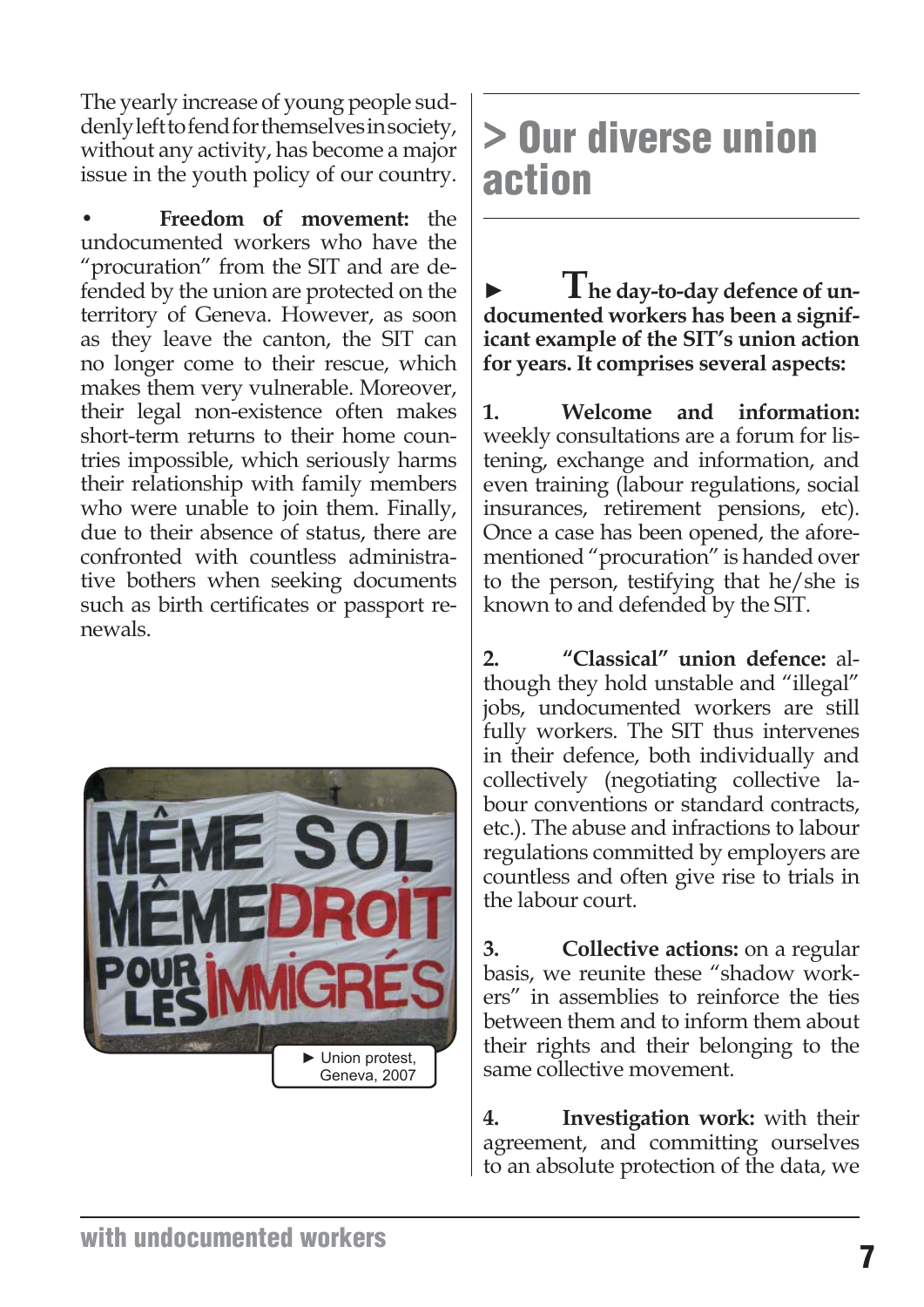try to collect as much information as possible about the undocumented workers. We have set up a unique database listing the work sector, wages, and living conditions of the undocumented workers. We can thus demonstrate for example that the vast majority of illegal workers in Geneva are employed in the domestic economy sector.

**5. Public acts of denunciation:** on the basis of the information gathered in the union consultations and in defending the undocumented workers, we denounce the inhuman situations in which the undocumented workers are confined because of the xenophobic laws in Switzerland.

### **> Against policies of exclusion and discrimination**

#### **A few leads for the future**

**It** is critical to put an end to the hypocrisy surrounding the issue of undocumented workers. These persons hold jobs that Switzerland obviously needs. Just like any other worker, they deserve decent living and working con-

ditions. Other cantons, cities and regions in Switzerland must now join this battle and form a united front, capable of weighing on the federal authorities in favour of the collective regularisation of undocumented workers. Our union struggle for the collective regularisation of undocumented workers is not an act of charity, but of justice. It is an important part of our commitment in favour of equal rights for all workers.

#### **Respect, tolerance and equal rights**

A policy of exclusion and discrimination against a group of our society is a breach of fundamental rights. Unfortunately to this day, the official policy in Switzerland tends to push aside some groups of the population and to create an unequal society. These unacceptable policies should be countered at all cost.

**This is our own struggle for an open society, based on equal rights for all of us and respectful of our fundamental rights.** 

**This is our struggle against xenophobia, in favour of greater social justice, in favour of a society in which all individuals can live in legality and freedom, in respect, tolerance and unity.** 

#### **>>> In this struggle the SIT calls upon all associations, unions, collective and militant organisations to organise undocumented workers in order to ensure their collective defence and to demand their collective regularisation.**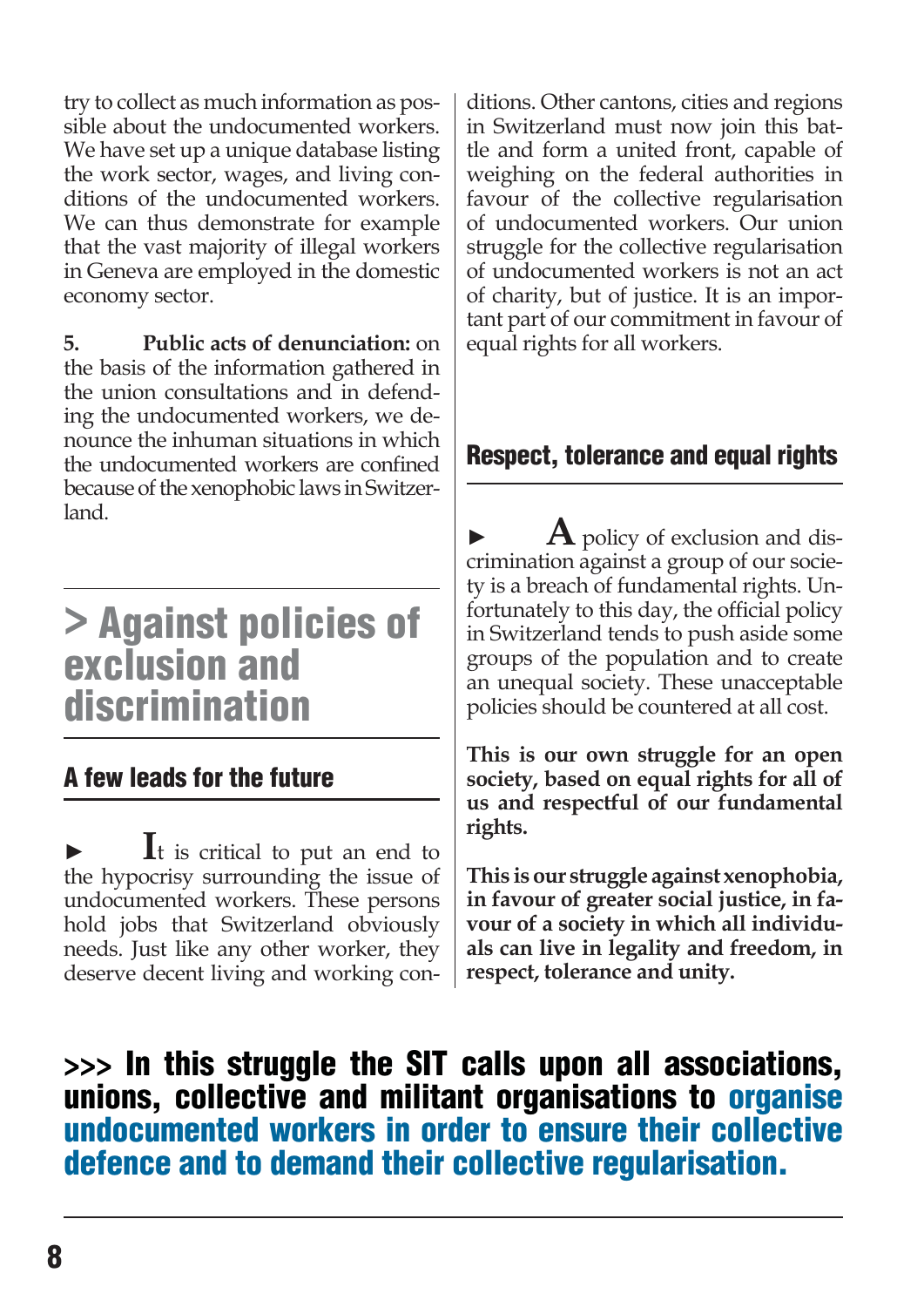# **Useful information:**

#### **Collectif de soutien aux sans-papiers de Genève**

25, route des Acacias, 1227 Genève tél: 022 301 63 33 collectifsanspapiers@ccsi.ch www.sans-papiers.ch

**Observatoire romand du droit d'asile et des étrangers**

Case postale 270, 1211 Genève 8 tél: 022 310 57 30 info@odae-romand.ch http://odae-romand.ch/observatoire/

#### **Observatoire suisse du droit d'asile et des étrangers**

Maulbeerstrasse 14 3011 Berne tél: 031 381 45 40 info@beobachtungsstelle.ch www.beobachtungsstelle.ch

# **Further reading:**

► http://www.sit-syndicat.ch >dossiers>sans-papiers

► Rapport de la Commission d'experts pour les travailleurs sans-papiers à l'attention du Conseil d'État, janvier 2005

► Analyse du secteur clandestin de l'économie domestique à Genève, Observatoire universitaire de l'emploi, Genève, janvier 2005

►Brochures du SIT Contre la précarité, régularisons les sans-papiers, avril 2002 Régularisons les sans-papiers et le secteur de l'économie domestique, septembre 2004